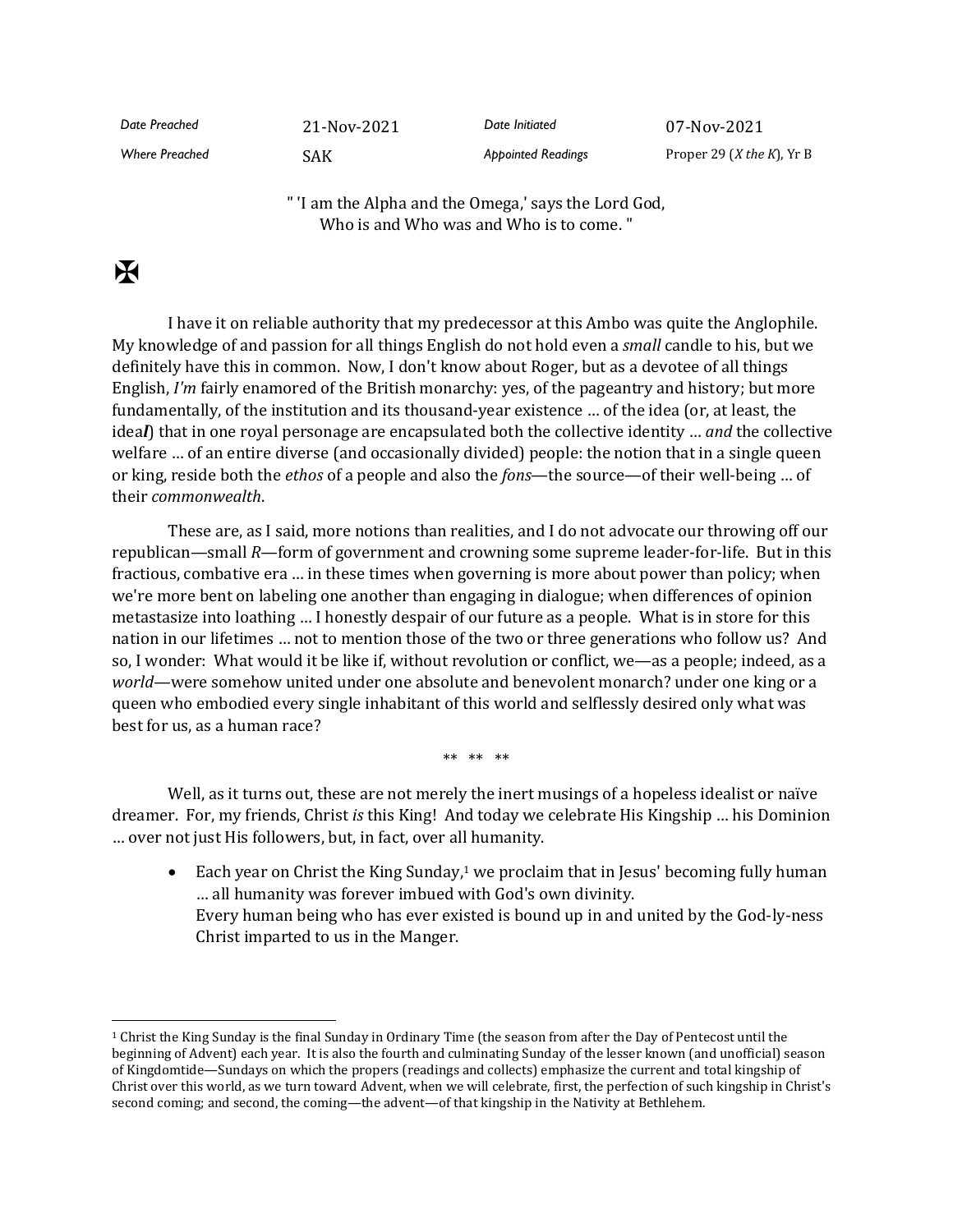- Each year on Christ the King Sunday, we give thanks for Christ's deliverance of humanity from the hopelessness of our sinful nature. Every human being who has ever existed has *already been* saved by Christ's hanging upon the Cross.
- Each year on Christ the King Sunday, we celebrate the Peace-of-Christ … the Godordered-ness of all things … the justice and the love and the mercy … that Christ has instituted in the whole of creation. Blinkered by this world's distractions, we struggle mightily to perceive this. But, in truth, every human being who has ever existed possesses, through Christ's Rising Again, the sure path to the completeness of hope … and the infinity of duration … that is Eternal Life in God. The cost of Eternal Life is faith, and many—*many,* for one reason or another, judge that price to be too high. But we who have paid it know the divine irony: Because faith in Christ is complete freedom ... the cost of Eternal Life is, ultimately, free.<sup>2</sup>

\*\* \*\* \*\*

Therefore, on this day, not wholly unlike the Fourth of July in our *civil* lives, we celebrate, as Christians, the existence of 'one nation—indeed, one *world*—under Christ … and all the liberty this affords us. But, also as on the Fourth of July, we are right to ask: What's the proper *tone* for this celebration? While some Christians choose triumphalism—the brash crowing and chest-thumping of self-congratulatory 'chosen ones' who lord their 'greater' knowledge over others—that's undoubtedly wrong: The cumulative message of Jesus' life and teaching is that the emblems of His Kingship are humility and servanthood. Other Christians choose intolerant, if well-intentioned, insistence: the breathless proclamation of Christ's Kingdom, accompanied by ham-handed attempts to convert people who hold other faiths (or none at all) to belief in Jesus … with all the tact of a bulldozer. Although Jesus might admire their zeal, He fully embraces the breadth and diversity of God's creation. To impose religious hegemony, in His name, is to disrespect the dignity of all people that flows from Christ Himself.

No, the appropriate tone for Christ the King Sunday, it seems to me, is *peace*. As **citizens** of the Kingdom who believe in and claim its fullest promise, we are to *live* in peace … with one another and with *all* God's creatures, human and otherwise. As **heralds** of the Kingdom, we are to *proclaim* Gods' peace, in word and deed. We are to give voice to our faith, without imposing it. And to act on our faith: opening ourselves to new opportunities and new neighbors, and helping to meet the often-dire needs in our community, without expecting a thing in return. And as **subjects** of the

<sup>2</sup> A world given over to Godliness, salvation and Eternal Life sounds strange … perhaps even paradoxical … to many of us, and so, we ask: If God so desires a world that fully reflects God's grace and perfection, why doesn't God simply make it so? If, in the Life, Death and Resurrection of God's Son, God has already instituted the full Kingship of Christ on earth, why can't we readily perceive it? I might proffer some windy, theologically speculative answers, but in the end, I think the only sure answer—however unsatisfying—is that God alone knows the reasons, and, in God's time (*i.e.,* most likely after our temporal lives have ceased), we'll come to understand them.

In the meanwhile, we live in something of a fairy tale world: a Kingdom that both already exists and is yet-to-be. The fact that the total Kingship of Christ has not yet been fully realized in humanity's existence, however, does not make it any less *true* … but just means it awaits further revelation, for God has more to show us. We are, in fact, all fairly familiar with this *already-but-not-yet* state of existence, for it is a classic form of fairy tale we all grew up on: the princess who appears dead of poison, until her life is revealed by the kiss of a prince; a beastly creature whose true princely identity is revealed only by the love of another; a scrawny, apparently orphaned teenager who is revealed to be the next king of England when he pulls a sword from a stone.